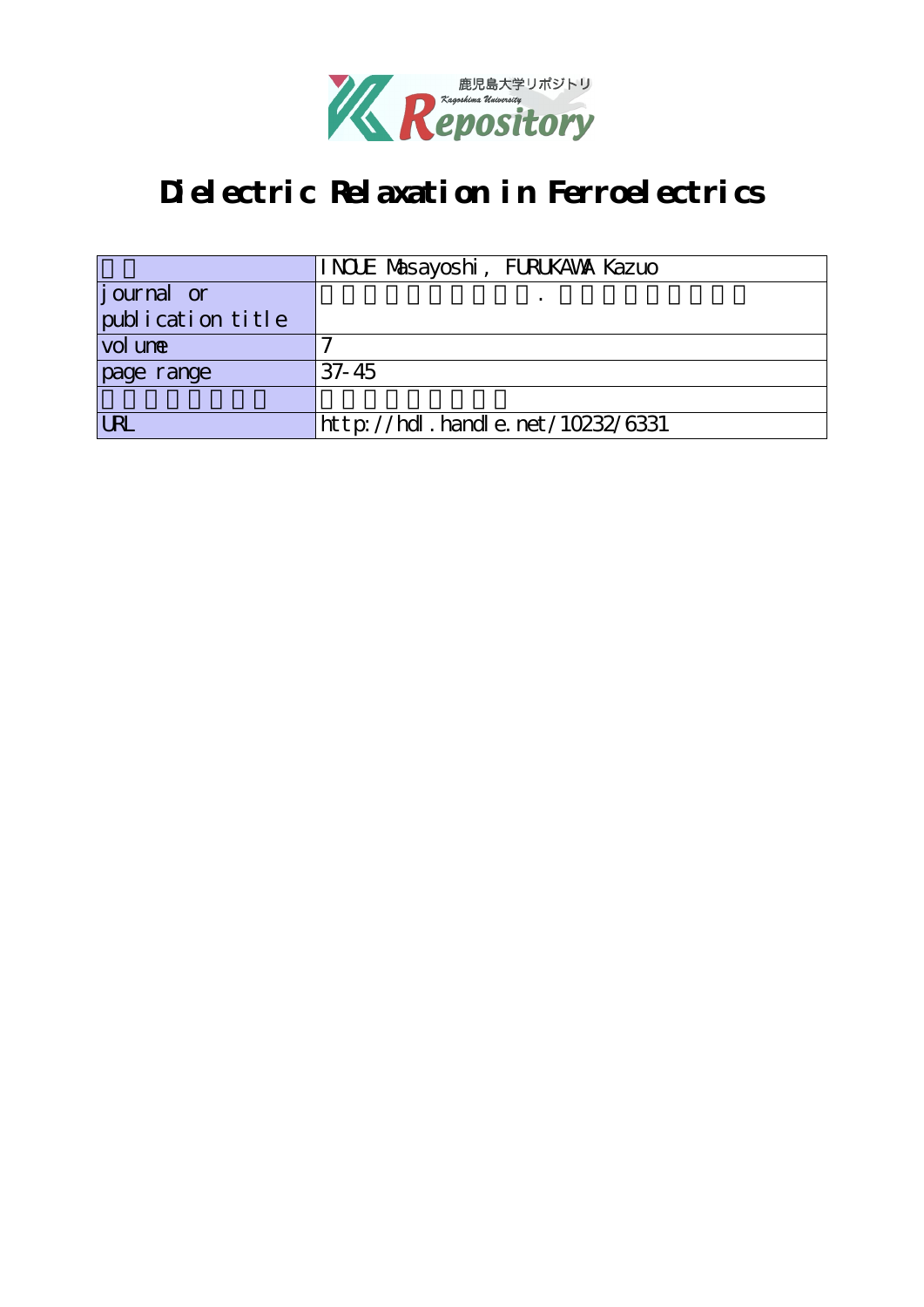# **Dielectric Relaxation in Ferroelectrics**

|                     | INCLE Masayoshi, FURUKAWA Kazuo      |
|---------------------|--------------------------------------|
| journal or          |                                      |
| publication title   |                                      |
| vol un <del>e</del> |                                      |
| page range          | $37 - 45$                            |
|                     |                                      |
| <b>LRL</b>          | http://hdl.handle.net/10232/00010023 |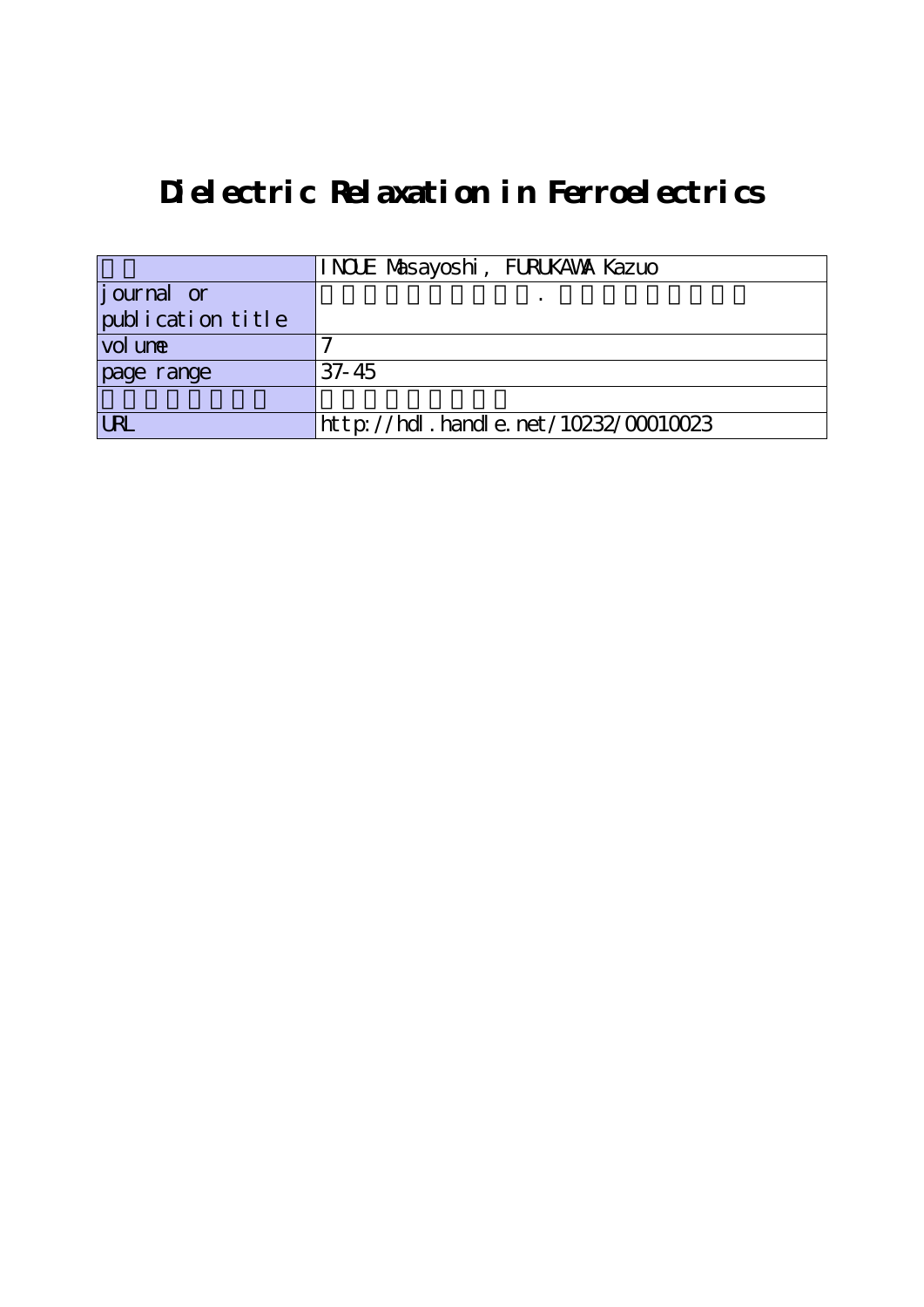Rep. Fac. Sci. Kagoshima Univ., (Math. Phys. Chem.) No. 7, pp. 37-45, 1974

## Dielectric Relaxation in Ferroelectrics

By

Masayoshi Inoue and Kazuo Furukawa

Department of Physics, Faculty of Science, Kagoshima University, Japan

(Received Sept. 30, 1974)

## Abstract

The frequency and temperature dependences of the complex dielectric constants, the Cole-Cole plots and the dielectric loss tangents of extended order-disorder type ferroelectrics are calculated with the aid of a new dispersion formula. The different types of the real dielectric constant versus temperature such as NaNO<sub>2</sub>, Ca<sub>2</sub>Sr (C<sub>2</sub>H<sub>5</sub>CO<sub>2</sub>)<sub>6</sub> and KD<sub>2</sub>PO<sub>4</sub> are elucidated by the monodispersive formula with a parameter c which gives a measure for deviation from the Debye type. The results agree with experiments, and the comparisons between the formula and other formulas are made also.

## I. Introduction

In recent years there has been an increasing interest in the dynamical aspects of the critical phenomena. In this paper, we have studied the frequency and temperature dependences of the complex dielectric constant of extended order-disorder type ferroelectrics. The complex dielectric constants  $\varepsilon = \varepsilon' - i\varepsilon''$  are classified into three types by empirically: (A) the real part of the constant  $\varepsilon'$  has a dip near the Curie temperature  $T_c$  and  $\varepsilon'$   $(T_c) \simeq 0$ such as the case of NaNO<sub>2</sub><sup>1,2</sup>; (B) the  $\varepsilon'$  has a dip near  $T_c$  and  $\varepsilon'(T_c) > 0$  such as the case of  $Ca_2Sr(C_2H_5CO_2)_6^3$ ; (C) the  $\epsilon'$  has a peak near  $T_c$  such as the case of  $KD_2PO_4.^{4,5}$  In 1947, Mason<sup>6</sup> investigated the dielectric relaxation phenomena in Rochelle salt with the aid of Eyring's7 theory of absolute reaction rates who have obtained the complex dielectric constant as

> $\mathcal{E}(\omega)-\mathcal{E}_{\infty}=\frac{\mathcal{E}_0-\mathcal{E}_{\infty}}{1-\omega}$  $1+i\omega\tau$ (1)

$$
\varepsilon_0 - \varepsilon_\infty = \frac{C}{|T - T_c|},\tag{2}
$$

$$
\tau \infty (\varepsilon_0 - \varepsilon_\infty) \exp \left( \Delta U / kT \right), \tag{3}
$$

here  $\omega$  is the angular frequency,  $\tau$  is the relaxation time, C is the Curie constant,  $\Delta U$  is the potential barrier between two stable orientations of the dipole, and  $\varepsilon_{\infty}$  and  $\varepsilon_{0}$  are the dielectric constants in high and low frequency limits, respectively. Usually, the value of C in the ferroelectric phase is the one half of the paraelectric phase's value. This Debye

where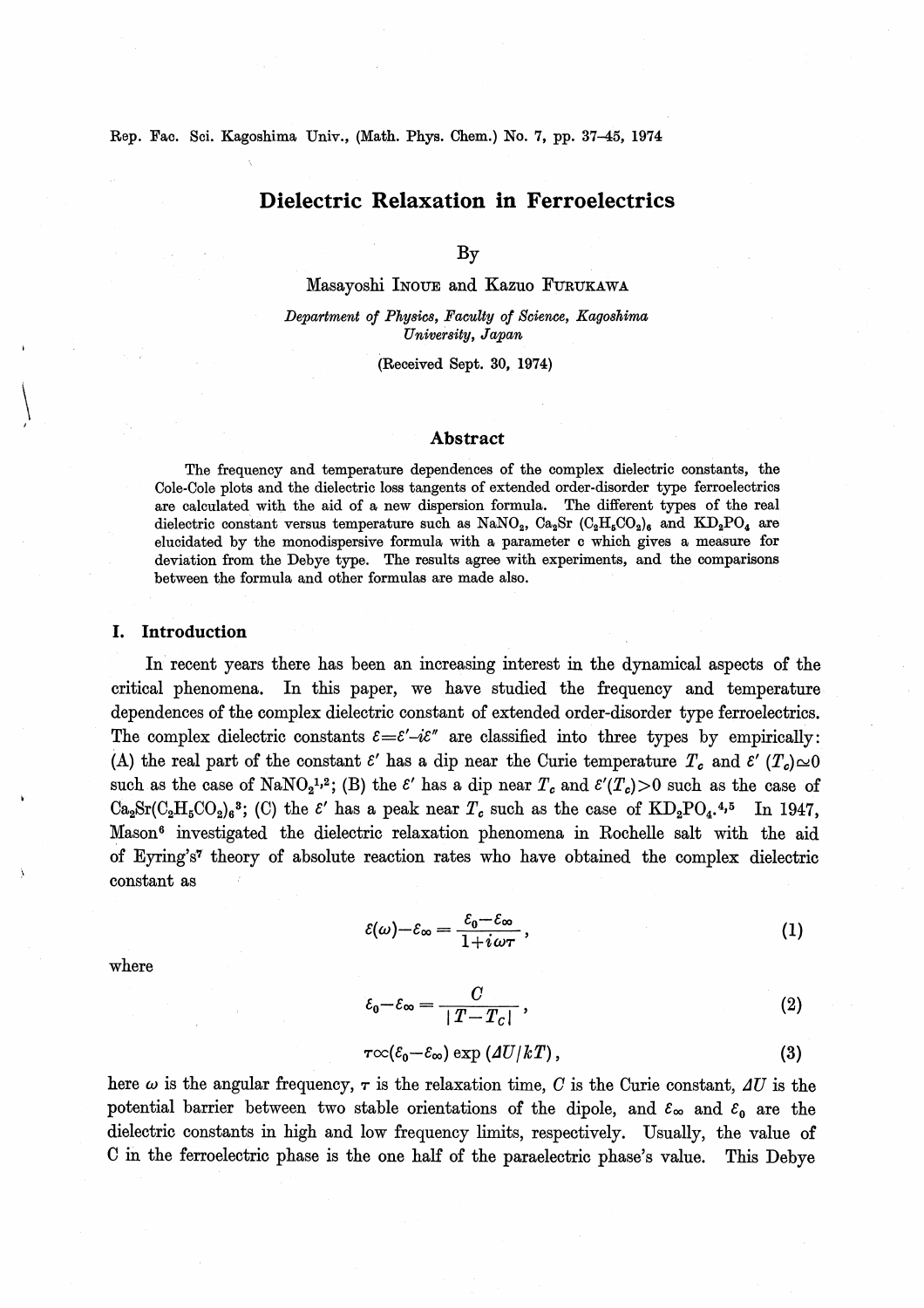## 38 M. INOUE AND K. FURUKAWA

type dispersion formula holds good for the type (A). The Mason theory has only one relaxation time, then the theory is called a monodispersive theory, the Cole-Cole polt of which is the Debye circle.

Hill and Ichiki have measured the complex dielectric constant of  $KD_2PO_4^{4,5}$  and  $TGS^{5,8}$ and interpreted their results assuming a Gaussian distribution of relaxation times. Their complex dielectric constant takes the form

$$
\varepsilon(\omega)-\varepsilon_{\infty}=\int_{0}^{\infty}\frac{y(\tau)}{1+i\omega\tau}\,\mathrm{d}\tau\,,\tag{4}
$$

where the distribution function  $y(\tau)$  takes a Gaussian type such as

 $y(\tau) = A \exp \{-(\tau/\tau_0)^2\};$  (A: a constant),  $(5)$ 

with

$$
\tau_0 = 1/a(T - T_c),\tag{6}
$$

where a is the proportionality constant which is determined empirically. If we put  $\omega=0$ with  $A=2aC/\sqrt{\pi}$  in (4), then we have the Curie-Weiss law (2). The real part of this complex dielectric constant has a peak at the Curie temperature which, consist with the type (C). They have interpreted that the distribution of the relaxation times would arise from a distribution of clusters of different sizes where dipoles tend to have a particular orientation. Although this explanation of polydispersion is very interesting, we can not understand why the theory can not account for the type  $(A)$  or  $(B)$  and recent experiments<sup>9,10</sup> show that the results of TGS can be well explained by a monodispersive theory rather than the polydispersive theory.

The first attempt to deal with the three types in a unified manner has been made by Matsubara and Yoshimitsu,<sup>11,12</sup> their phenomenological theory gives a Cole-Cole<sup>13</sup> type

$$
\varepsilon(\omega)-\varepsilon_{\infty}=\frac{\varepsilon_{0}-\varepsilon_{\infty}}{1+(i\omega\tau)^{\beta}{}_{\mathbf{M}\mathbf{Y}}}\;;\;\;(0<\beta_{\mathbf{M}\mathbf{Y}}\leq 1)\,,\tag{7}
$$

where  $\beta_{MY}$  is the polydispersive parameter. The case  $\beta_{MY}=1$  reduces to the Mason theory, the case  $0 \lt \beta_{MY} \leq 1/2$  is similar to the type (C) and the case  $1/2 \lt \beta_{MY} \lt 1$  corresponds to the type (B). The incline angle  $\theta$  of the Cole-Cole plot circle is expressed as

$$
\theta = \frac{\pi}{2} \left( 1 - \beta_{\text{MV}} \right),\tag{8}
$$

I-I-- -,〜- ー・.′ 篭'E?

 $\ddot{\phantom{a}}$ 

Jも1-1-叫夢 - - -4--

which can be determined by experiment.

Nakamura et al.<sup>14</sup> have pointed out that the Cole-Cole plot curves of Hill and Ichiki's data are not circular arcs but lemniscates. Ishibashi, Sawada and Takagi15 found that the data are well explained by the Davidson-Cole16 dispersion formula

$$
\varepsilon(\omega)-\varepsilon_{\infty}=\frac{\varepsilon_0-\varepsilon_{\infty}}{(1+i\omega\tau)^{\nu}}\;;\;(0<\nu\leq 1)\,,\tag{9}
$$

which gives a lemniscate-like Cole-Cole plot. This dispersion formula has been derived from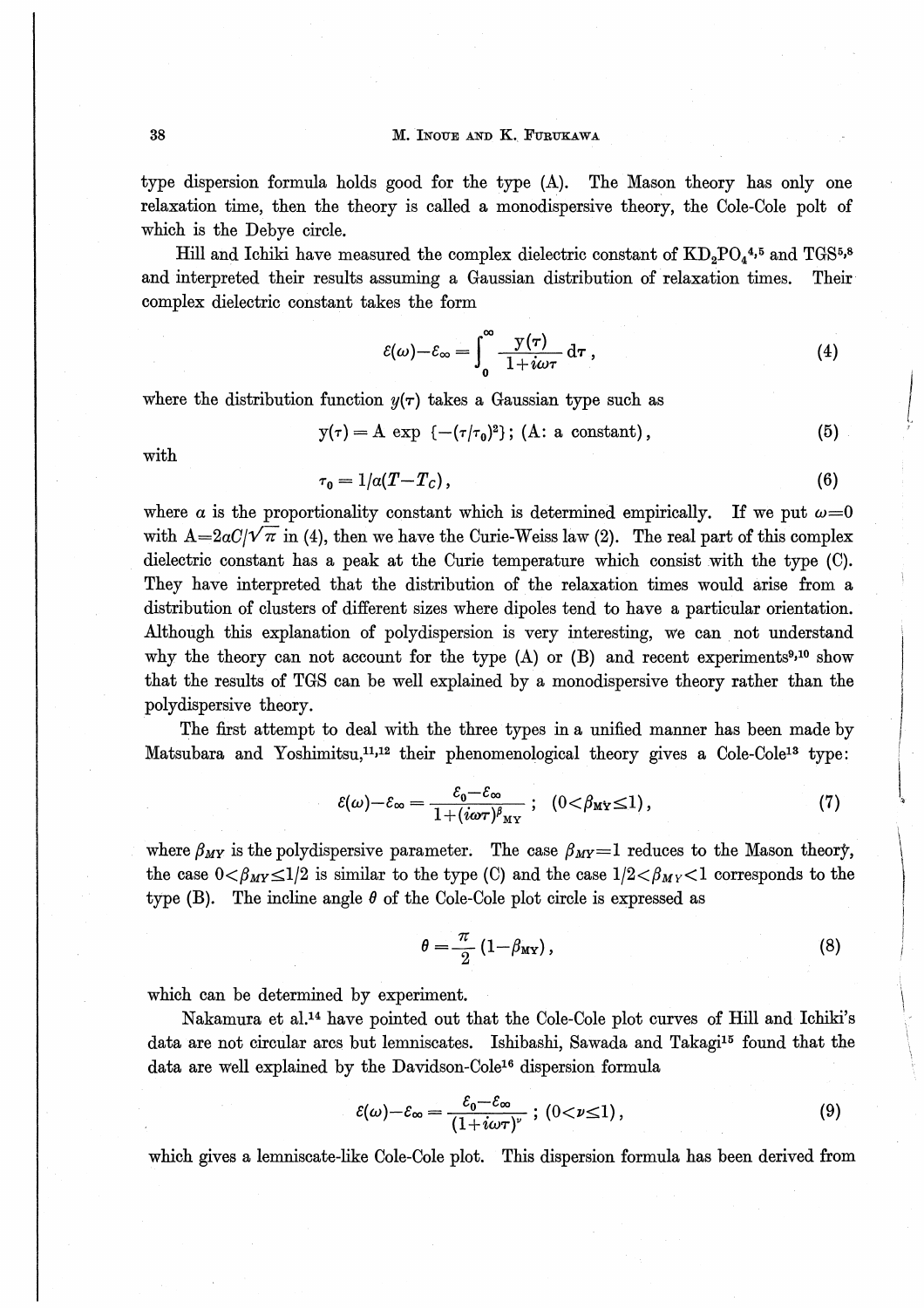the response function of  $e^{-t/\tau} t^{\nu-1}$  by them.<sup>15</sup> Ishibashi and Takagi<sup>17</sup> have criticized Hill and Ichiki's assumption of Gaussian distribution of relaxation times according to the investigation of the relation between the distribution and the dispersion formula (9).

Another empricial formula has been given by Nakamura and Ishida<sup>18</sup> who have pointed out that the observed complex dielectric constants can not be represented by (7) and they have showed that the observed values conform to the empirical formula such as

$$
\varepsilon(\omega)-\varepsilon_{\infty}=\frac{\varepsilon_{0}-\varepsilon_{\infty}}{1+i^{\beta_{\rm NI}}\omega\tau};\ (0<\beta_{\rm NI}\leq 1)\,.
$$
 (10)

Very recently Gesi<sup>19</sup> has indicated that this dispersion formula can be obtained by replacing  $\tau$  in (1) by a complex one  $\tau^* = \tau \exp(i\phi)$  with the phase factor  $\phi = \pi/2(1-\beta_{\text{NL}})$ .

One of the authorst has proposed the dispersion formula of the form

$$
\varepsilon(\omega) = \frac{\varepsilon_0}{1 + i\omega(\tau - i\gamma')} \,, \tag{11}
$$

where  $\nu'$  is assumed as

$$
\gamma' = \gamma_0' ||T - T_c| \tag{12}
$$

Here  $\gamma_0$  is the positive parameter and for simplicity the high frequency limit dielectric constant  $\varepsilon_{\infty}$  has been neglected. We can classify the three types (A), (B) and (C) by the theory with the parameter  $\gamma'$ .

An interpolation dispersion formula for order-disorder [type (A)], extended order-disorder [types (B) and (C)] and displacive ferroelectrics has been proposed heuristically by one of the authors.<sup>20</sup> This formula takes the form:

$$
\varepsilon(\omega) - \varepsilon_0 = \frac{\varepsilon_0 - \varepsilon_{\infty}}{2} \left[ \left\{ \frac{1 + i\omega_{p_1}\tau_{p_1}}{1 + i(\omega + \omega_{p_1})\tau_{p_1}} + \frac{1 - i\omega_{p_1}\tau_{p_1}}{1 + i(\omega - \omega_{p_1})\tau_{p_1}} \right\} + d \frac{\omega}{|\omega|} \left\{ \frac{1 + i\omega_{p_2}\tau_{p_2}}{1 + i(\omega + \omega_{p_2})\tau_{p_2}} - \frac{1 - i\omega_{p_2}\tau_{p_2}}{1 + i(\omega - \omega_{p_2})\tau_{p_2}} \right\} \right],
$$
(13)

where  $\tau_{p1}$  and  $\tau_{p2}$  are the relaxation time,  $\omega_{p1}$  and  $\omega_{p2}$  are the imaginary part of the reciprocal complex relaxation time (for the extended order-disorder type) or the frequency (for the displacive type), and  $d$  is the parameter which measures the deviation from the displacive type. This formula (13) contains various cases as follows:

- [I]  $\omega_{p_1}=0$  and  $\omega_{p_2}=0$ , or  $\omega_{p_1}=0$  and  $d=0$ ; order-disorder type. This case reduces to the Debye type or Mason's dispersion formula (1).
- [II] d=1,  $\tau_{p_1} = \tau_{p_2}$  and  $\omega_{p_1} = \omega_{p_2}$ ; extended order-disorder type. When  $\omega \geq 0$  the dispersion formula (13) reduces to:

$$
\varepsilon(\omega) - \varepsilon_{\infty} = \frac{(\varepsilon_0 - \varepsilon_{\infty})(1 + i\omega_p \tau_p)}{1 + i(\omega + \omega_p)\tau_p}
$$
(14)

<sup>†</sup> M. Inoue: Annual Meeting of the Physical Society of Japan, April, 1972.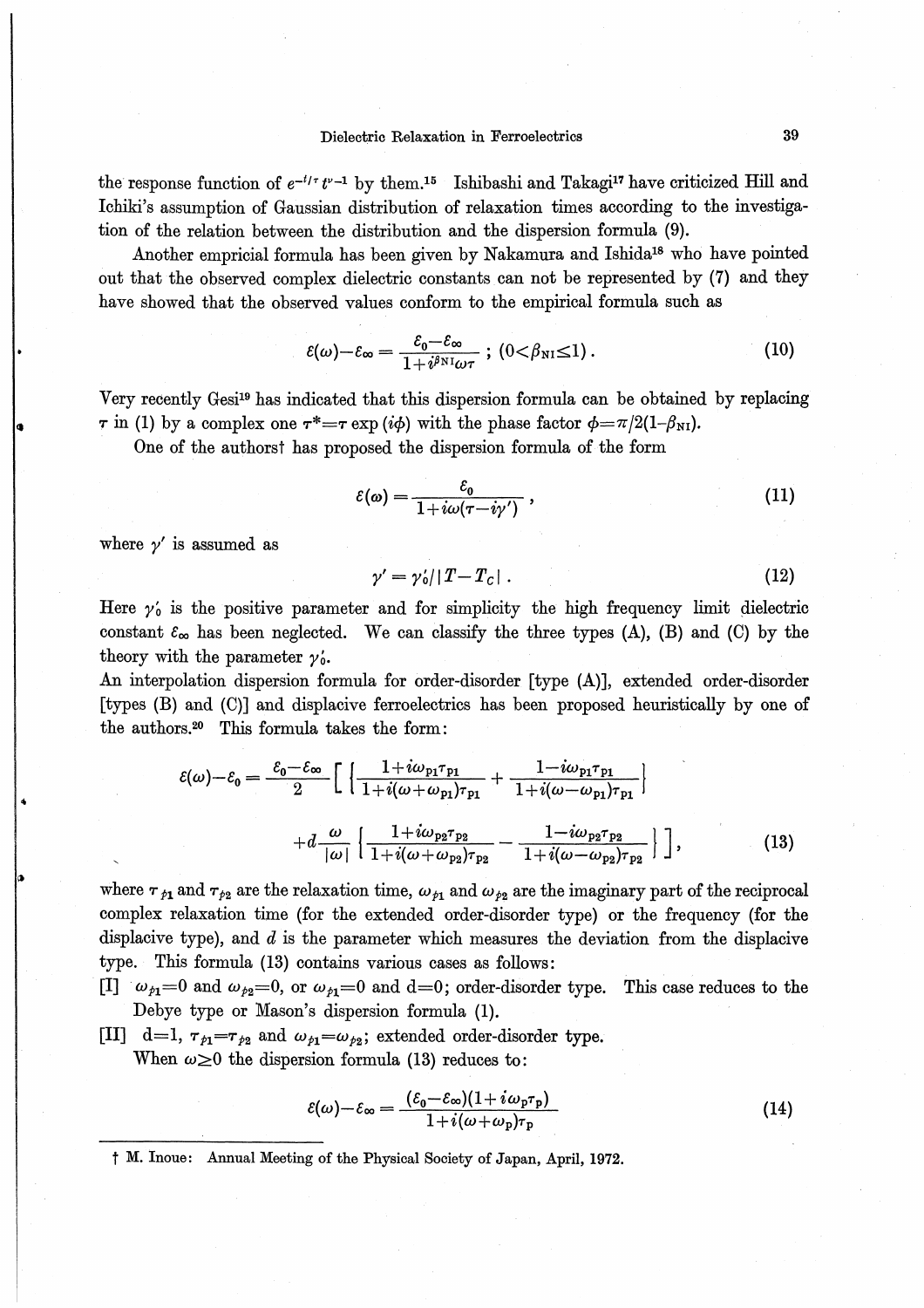[III]  $d=0$ ; displacive or resonance type.

This case reduces to the resonance type dispersion formula.<sup>21</sup>

The dispersion formula (10) and (11) satisfy the Kramers -Krönig relation but they contradict with a symmerty relation of  $\varepsilon^*(\omega) = \varepsilon(-\omega)$ . On the other hand, the dispersion formula (13) satisfies both the relations. In section II we study in detail the frequency and temperature dependences of the complex dielectric constants, the Cole-Cole plots and dielectric loss tangents for the case [II]. Section III is devoted to discussions and some remarks.

#### Frequency and Temperature Dependences of the Complex Dielectric Constant П.

Some essential aspects of critical phenomena are characterized by the critical indexes and considerable studies of the indexes has been made in magnetic systems. However, studies of the indexes for ferroelectrics are still at a rather rudimentary stage compared to that of magnetics. One of the reasons is that the Curie-Weiss law can be applied to the region of near the ferroelectric transition point, namely in ferroelectrics the width of the critical region is very narrow.

In our case the quantities  $\varepsilon_0$ ,  $\tau_p$  and  $\omega_p$  usually behave anomalously near the Curie temperature  $T_c$ , then we introduce the critical indexes  $\gamma$ ,  $\Delta$  and  $\Delta'$  such that

$$
(\varepsilon_0 - \varepsilon_\infty) \simeq C T_c^{-1} |(T - T_c)/T_c|^{-\gamma} ; \gamma > 0, \qquad (15)
$$

$$
\tau_{\rm p} \simeq \tau_{\rm p0} |(T - T_{\rm c})/T_{\rm c}|^{-4} \qquad ; \, 4 > 0 \,, \tag{16}
$$

$$
\omega_{\mathbf{p}} \simeq \omega_{\mathbf{p}_0} |(T - T_{\mathbf{c}})| T_{\mathbf{c}}|^{4\prime} \qquad ; \, \mathbf{A} \geq 0 \,, \tag{17}
$$

where  $\tau_{\rho_0}$  and  $\omega_{\rho_0}$  are some constants which usually proportional to C and C<sup>-1</sup>, respectively.

In this section, we confine ourselves to the case [II], namely extended order-disorder type, and  $\omega \ge 0$ , therefore the general dispersion formula (13) reduces to (14). According to the experiments<sup>1-5</sup>, we can safely assume that the critical index of the denominator is equal to that of the numerator in both the real and imaginary parts of the right hand side of the formula (14), therefore, we obtain

$$
\gamma = 4 = 4' \tag{18}
$$

In this case, we can classify the three types by a parameter  $c$  such that

$$
c = 0 \qquad ; \text{ type } (A), \tag{19}
$$

$$
0 < c < 1 \quad ; \text{ type } (B), \tag{20}
$$

$$
c \geq 1 \qquad ; \text{ type } (C), \tag{21}
$$

where the parameter  $c$  is defined by

$$
c \equiv \omega_{\rm p} \tau_{\rm P} \,. \tag{22}
$$

The real dielectric constant and the imaginary dielectric constant of (14) versus temperature at several values of c with fixed  $\omega\tau_{b0}$  are shown in Fig. 1 and 2, respectively. Figure 1 shows that the real dielectric constant sensitively depends on the value of c and

40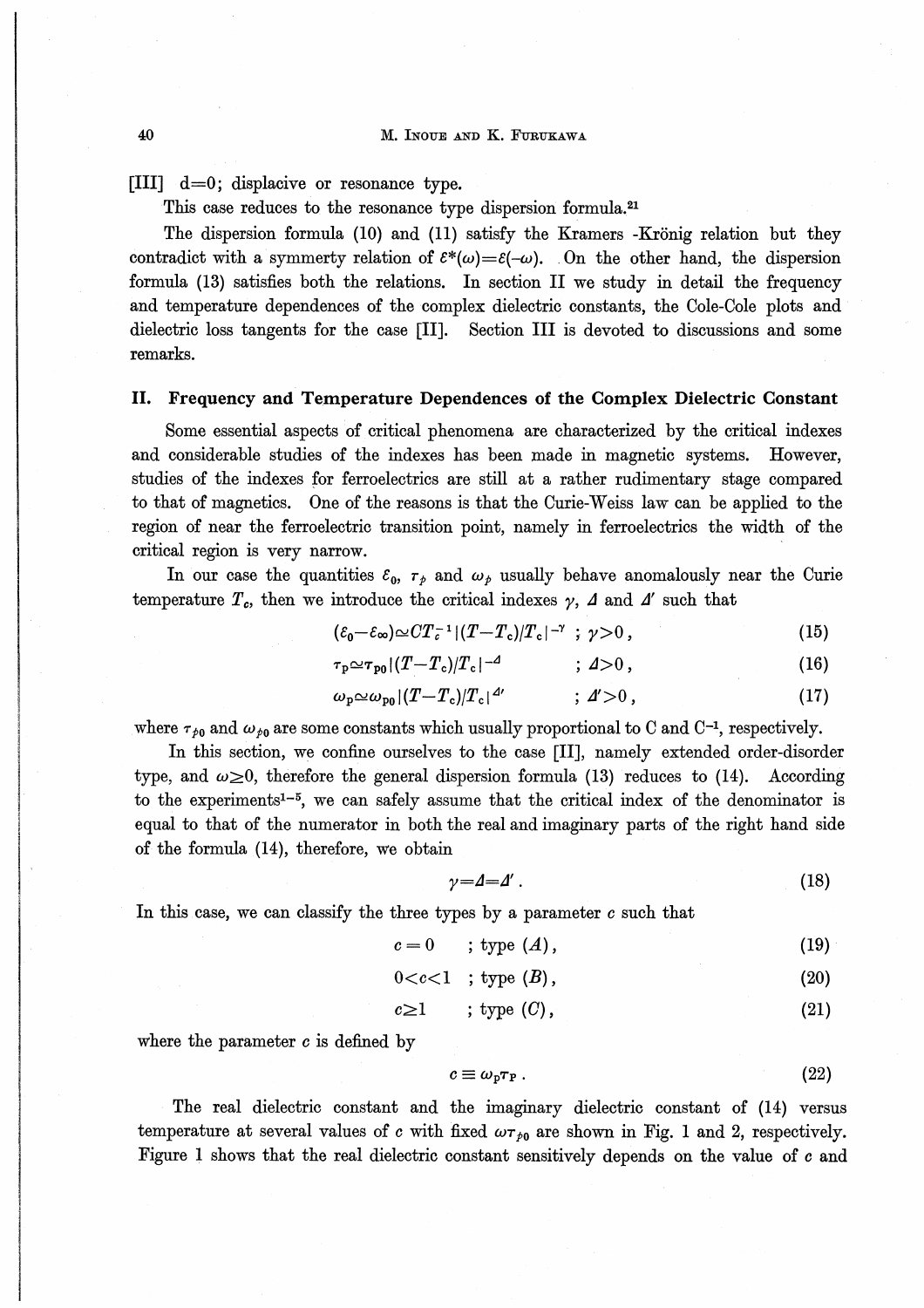

Fig. 1. The real dielectric constant versus temperature at several values of c.





Fig. 2. The imaginary dielectric constant versus temperature at several values of c.



Fig. 4. The imaginary dielectric constant versus temperature at several values of  $\omega\tau_{\hat{p}\mathbf{0}}$ .

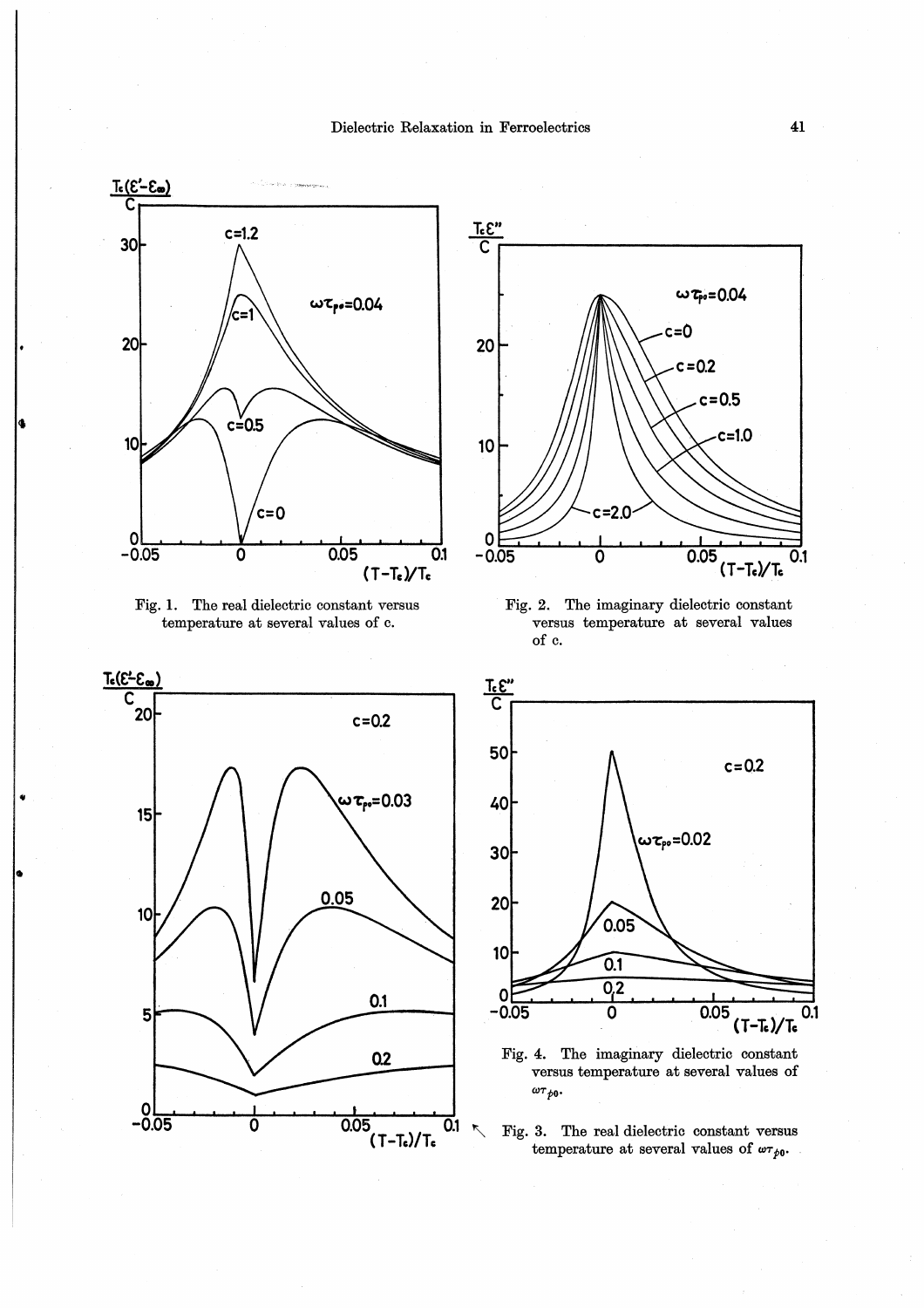## M. INOUE AND K. FURUKAWA

the different types  $(A)$ ,  $(B)$  and  $(C)$  can be described by the formula  $(14)$ . On the contrary, the imaginary dielectric constant slightly depends on  $c$  as in Fig. 2. Similarly, the temperature dependence of the real and imaginary parts of the dielectric constant for different frequencies with c fixed are shown in Fig. 3 and 4, respectively. The maximum value of  $T_c$  ( $\epsilon'$ - $\varepsilon_{\infty}$ )/C is given at

$$
\frac{T-T_c}{T_c} = \begin{cases} \frac{\omega \tau_{\rm p0}(1-c)}{1+c^2} , -\frac{\omega \tau_{\rm p0}(1-c)}{2(1+c^2)} ; 0 \le c < 1 ,\\ 0 & ; 1 \le c , \end{cases}
$$
(23)

as

$$
[T_c(\varepsilon'-\varepsilon_\infty)/C]_{\max} = \begin{cases} (1+c^2)/2\omega\tau_{p_0} & ; 0 \leq c < 1, \\ c/\omega\tau_{p_0} & ; 1 \leq c, \end{cases}
$$
 (24)

as shown in Fig. 1 and 3. At the Curie temperature, we have  $[T_c(\mathcal{E}'-\mathcal{E}_{\infty})/C]=c/\omega\tau_{p0}$  and  $[T_e \varepsilon''/C]=1/\omega \tau_{b0}$  as in Fig. 1-4.

Comparison of the experiment of  $Ca_2Sr(C_2H_5CO_2)_6^3$  with the formula with c=0.308,  $\varepsilon_{\infty} = 3.0$  and  $\tau_{\neq 0} = 2.2 \times 10^{-10}$  sec<sup>-1</sup> is made in Fig. 5.

We can easily find that the Cole-Cole plot of the dispersion formula (14) is the arc of the circle as



Fig. 5. Comparison of the experimental values (open circles) of  $Ca_2Sr(C_2H_5CO_2)_6{}^3$  and the theory (solid lines) with c=0.308,  $\varepsilon_{\infty}$ =3.0 and  $\tau_{\neq 0}$ =2.2×10<sup>-10</sup> sec<sup>-1</sup>.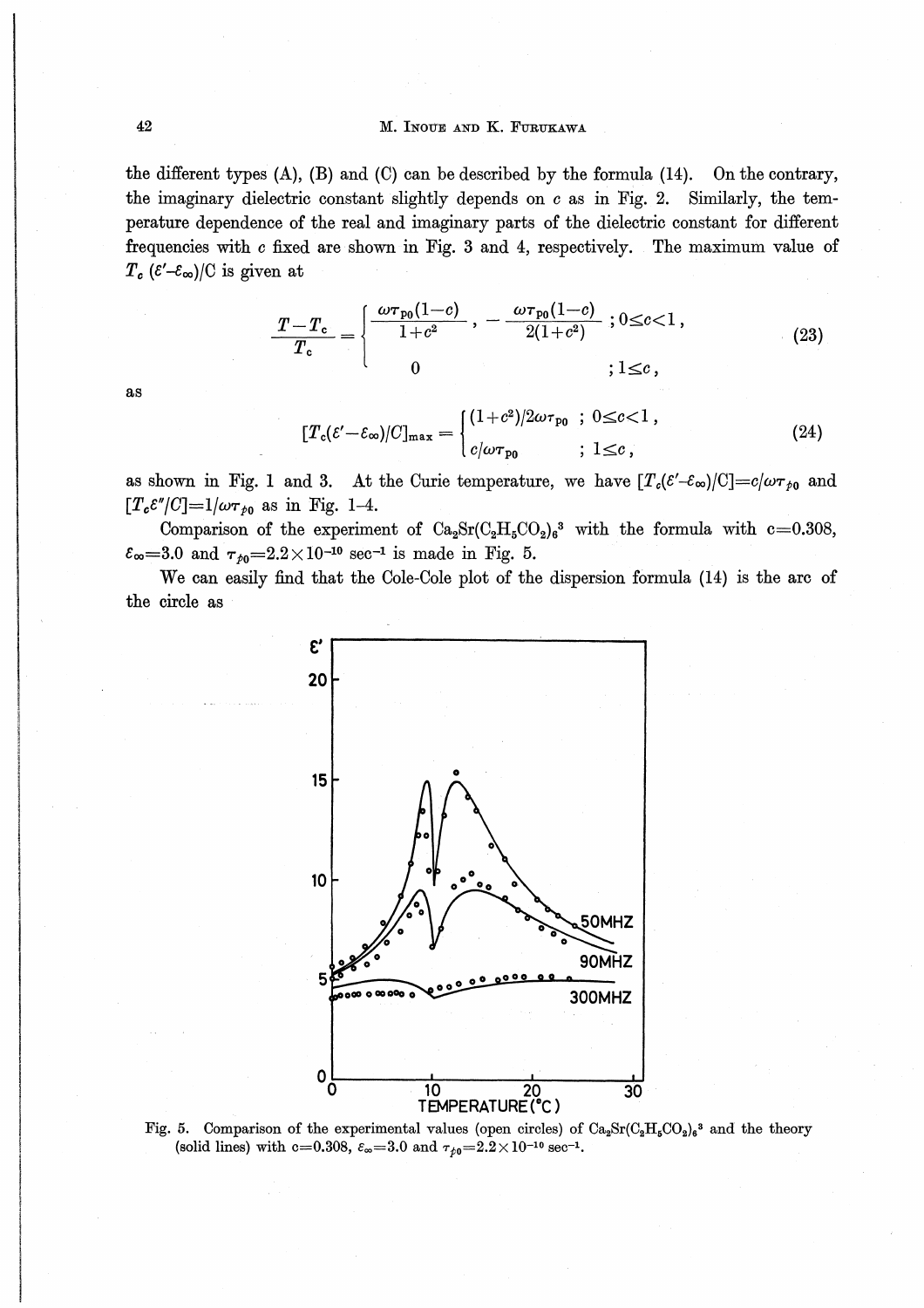

Fig. 6. Cole-Cole plots for various values of c.



$$
\left\{\frac{\varepsilon'-\varepsilon_{\infty}}{\varepsilon_{0}-\varepsilon_{\infty}}-\frac{1}{2}\right\}^{2}+\left\{\frac{\varepsilon''}{\varepsilon_{0}-\varepsilon_{\infty}}+\frac{c}{2}\right\}^{2}=\frac{1+c^{2}}{4}.
$$
\n(25)

The plots for various values of  $c$  are illustrated in Fig. 6. The frequency dependences of the real and imaginary parts of the dielectric constant are shown in Fig. 7 and 8, respectively. The imaginary dielectric constant  $\frac{\varepsilon''}{\varepsilon_0 - \varepsilon_\infty}$  takes maximum value:

$$
[\varepsilon''/(\varepsilon_0 - \varepsilon_\infty)]_{\text{max}} = 1/2(c + \sqrt{1 + c^2}),\tag{26}
$$

at the frequency of

$$
\omega \tau_{\rm p} = \sqrt{1 + c^2} \tag{27}
$$

as shown in Fig. 8. It is easy to see that our dispersion formula (14) is formally equivalent to Nakamura-Ishida's empirical formula (10) and the relation of them will be given in the However,  $\omega\tau_p$  dependence of  $\varepsilon'$  and  $\varepsilon''$ , which are shown in Fig. 7 and 8, are next section. different from  $\omega\tau$  dependence of  $\varepsilon'$  and  $\varepsilon''$  of Nakamura-Ishida's formula, which have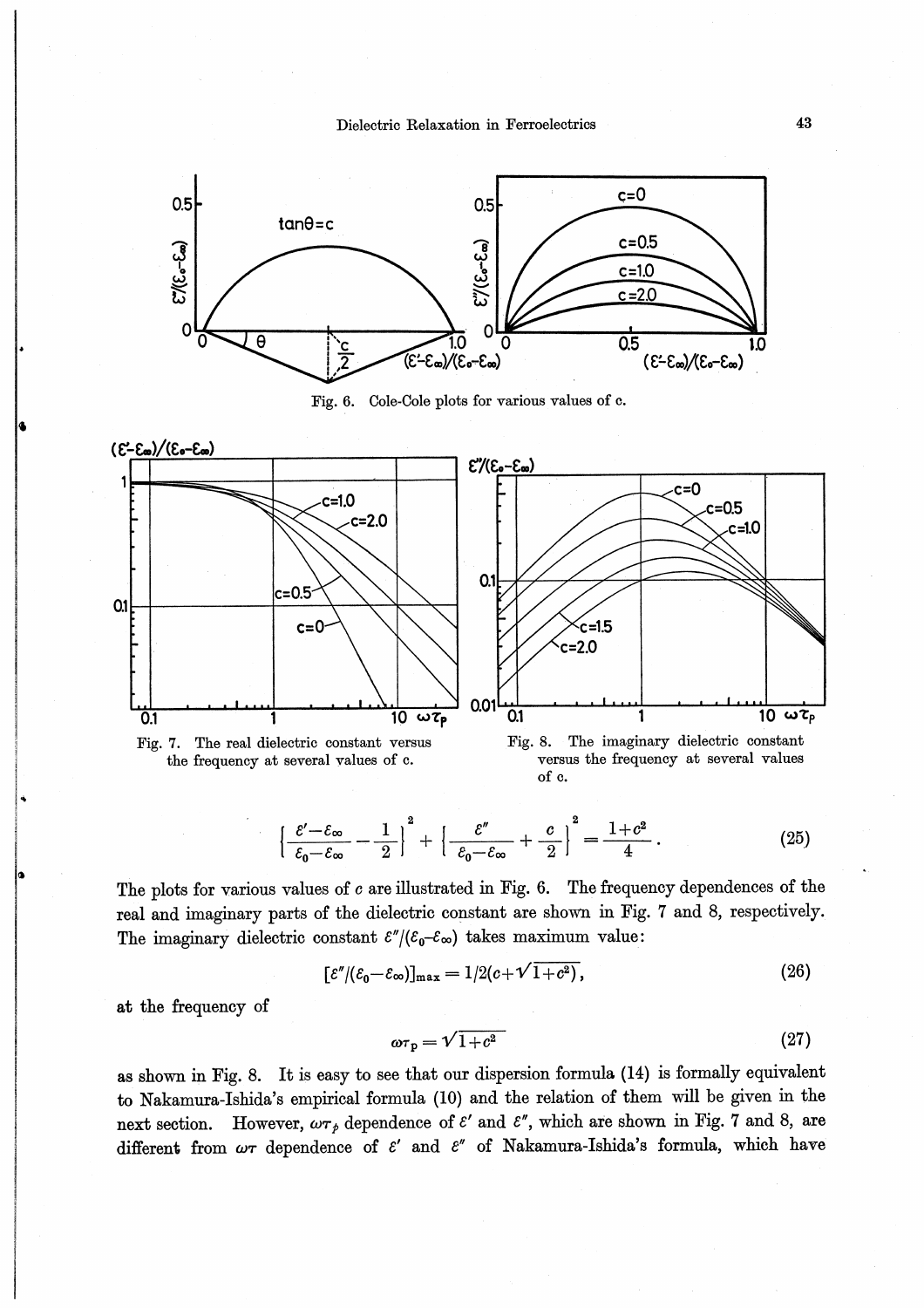

Fig. 9. The loss tangent versus temperature at several values of c.

been shown in Fig. 2 of ref. 19, respectively. These differences are attributable to the difference between  $\tau_p$  and  $\tau$ . The loss tangent  $\tan \delta = \varepsilon''/\varepsilon'$  of the formula (14) is given by

$$
\tan \delta = \omega \tau_p / (1 + (\omega + \omega_p)\omega_p \tau_p^2) \,, \tag{28}
$$

where  $\varepsilon_{\infty}$  has been neglected for simplicity. The loss tangent versus temperature at several values of  $c$  is shown also in Fig. 9. It is interesting that the loss tangent is finite, namely 1/c, at  $T_c$  except for  $c=0$  as in Fig. 9.

The calculations in this section, we have used that  $\gamma = 4 = 4$  and the values of C,  $\tau_{\rho 0}$ and  $\omega_{\rho 0}$ <sup>-1</sup> in the feroelectric phase are respectively the one half of the paraelectric phase's values. The paraelectric phase's values have been written in this section and Figures.

## III. Discussion

We have studied the temperature and frequency dependences of the complex dielectric constant for extended order-disorder type ferroelectrics, employing the dispersion formula (14). The formal relation between our dispersion formula (14) and Nakamura-Ishida's empirical formula (10) can be obtained as

$$
c = 1/\tan\left(\frac{\pi}{2}\beta_{\rm NI}\right),\tag{29}
$$

$$
\tau_{\rm p} = \tau / \sin\left(\frac{\pi}{2} \beta_{\rm NI}\right). \tag{30}
$$

By the definition (22), if the condition  $\Delta = \Delta'$  is violated, the parameter c will depend on temperature.